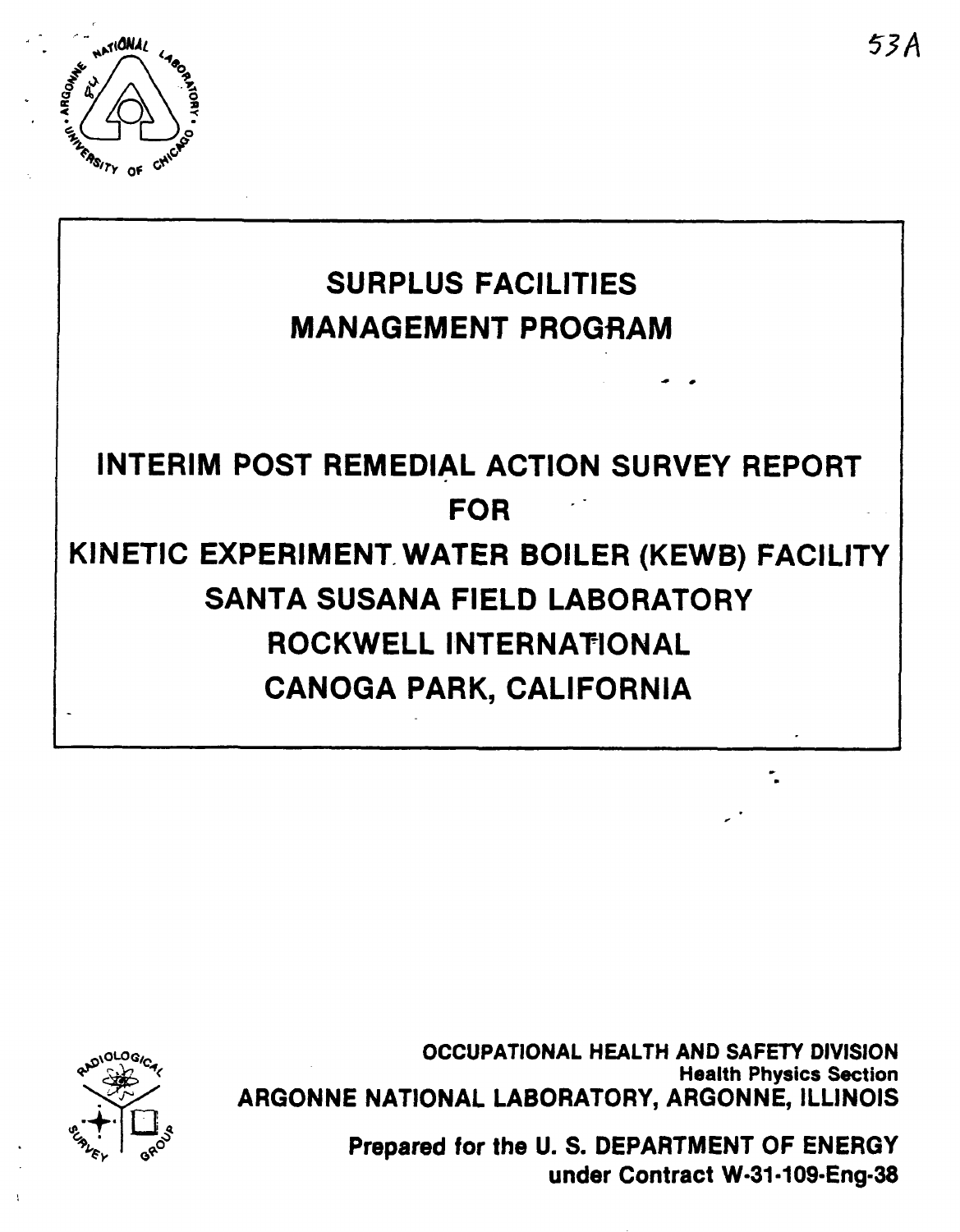## ARGONNE NATIONAL LABORATORY 9700 South Cass Avenue Argonne, Illinois 60439

## SURPLUS FACILITIES MANAGEMENT PROGRAM

#### $\mathbf{f} = \mathbf{f}$ INTERIM POST REMEDIAL ACTION SURVEY REPORT KINETICS EXPERIMENT WATER BOILER (KEWB) FACILITY SANTA SUSANA FIELD LABORATORY ROCKWELL INTERNATIONAL

### October 1981

# Prepared by

|  | R. A. Wynveen       | Associate Division Director, OHS |
|--|---------------------|----------------------------------|
|  | W. H. Smith         | Senior Health Physicist          |
|  | C. M. Sholeen       | Health Physicist                 |
|  | K. F. Flynn         | Health Physicist                 |
|  | <b>A. L. Justus</b> | Health Physicist                 |

,

Radiological Survey Group Health Physics Section Occupational Health and Safety Division

## May 1983

# Work Performed under

Budget Activity DOE **HA-01-07-05-2**  and ANL 73706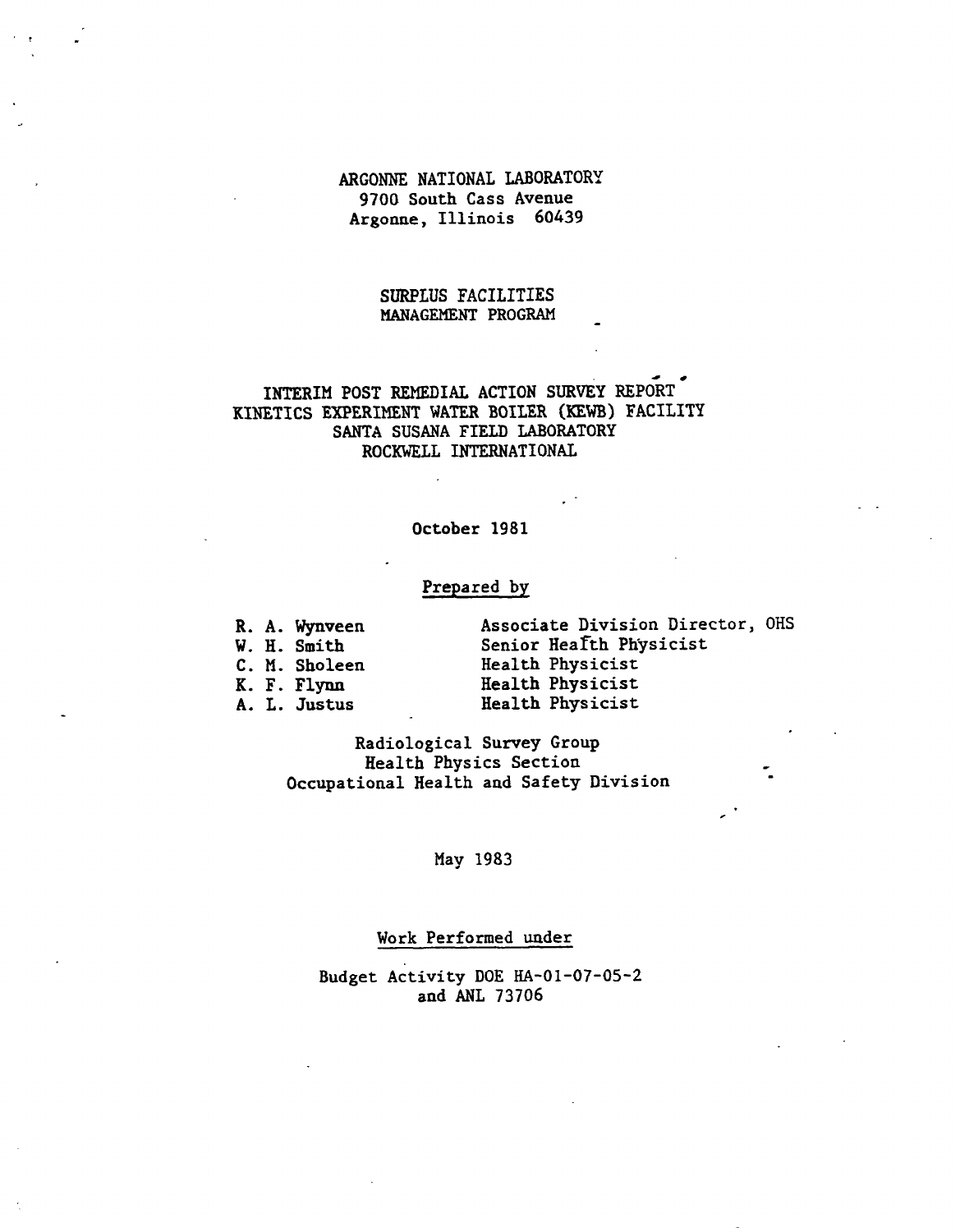## **1,YI'ERIM** RADIOLOGICAL SURVEY REPORT FOR ROCKWELL INTERNATIONAL, SANTA SUSANA LABORATORIES, KINETICS EXPERIMENT WATER BOILER **(XEkB** ) FACILITY

### INTRODUCTION

A post remedial action survey of the Kinetics Experiment Water Boiler **(KEWB)** site was conducted by the Argonne National Laboratory (ANL) Radiological Group at the behest of the Department of Energy. The results of this survey together with concomitant conclusions and recommendations are included in this report.

The Kinetics Experiment Water .Boiler **(KEVB)** Reactor was last operated in 1966. The fuel was drained and the system rinsed **-in** 1968. The **KEWB** Facility was declared excess and dismantling proceeded as described in the Decontamination and Decommissioning of Facilities Program Plan, PP-704-990-002.\* The actual decontamination and decommissioning (D&D) efforts began by Rockwell International in January **1975,** and continued intermittently until July **1975.** -

The **Eb'B** Facility was decontaminated, dismantled, and the site graded to blend with the surrounding terrain. The facility consisted of the Reactor Test - Building 073, the Exhaust Blower. Building 643, the Electrical Control Building 793, and the Waste Storage Building 123. The **KEWB** Facility also included a 1000-gallon liquid waste holdup tank, a 1000-gallon reactor cooling mter storage tank, and a 300-gallon gaseous waste tank. The tanks and associated piping were located underground near Building 073.

Buildings 643, 793, and 123, were completely demolished, including removal of concrete footings and pads. All contaminated or activated equipment and materials were removed from Building **037** and sent to the Radioactive Materials Disposal Facility **(RMDF)** for decontamination and disposal for unrestricted use, or packaged for shipment to Beatty, Nevada, for burial. The above-grade structures and the roof of Building 073 were demolished. The remaining concrete

\*This report was prepared by Rockwell International and is available from their Canoga Park, California Division.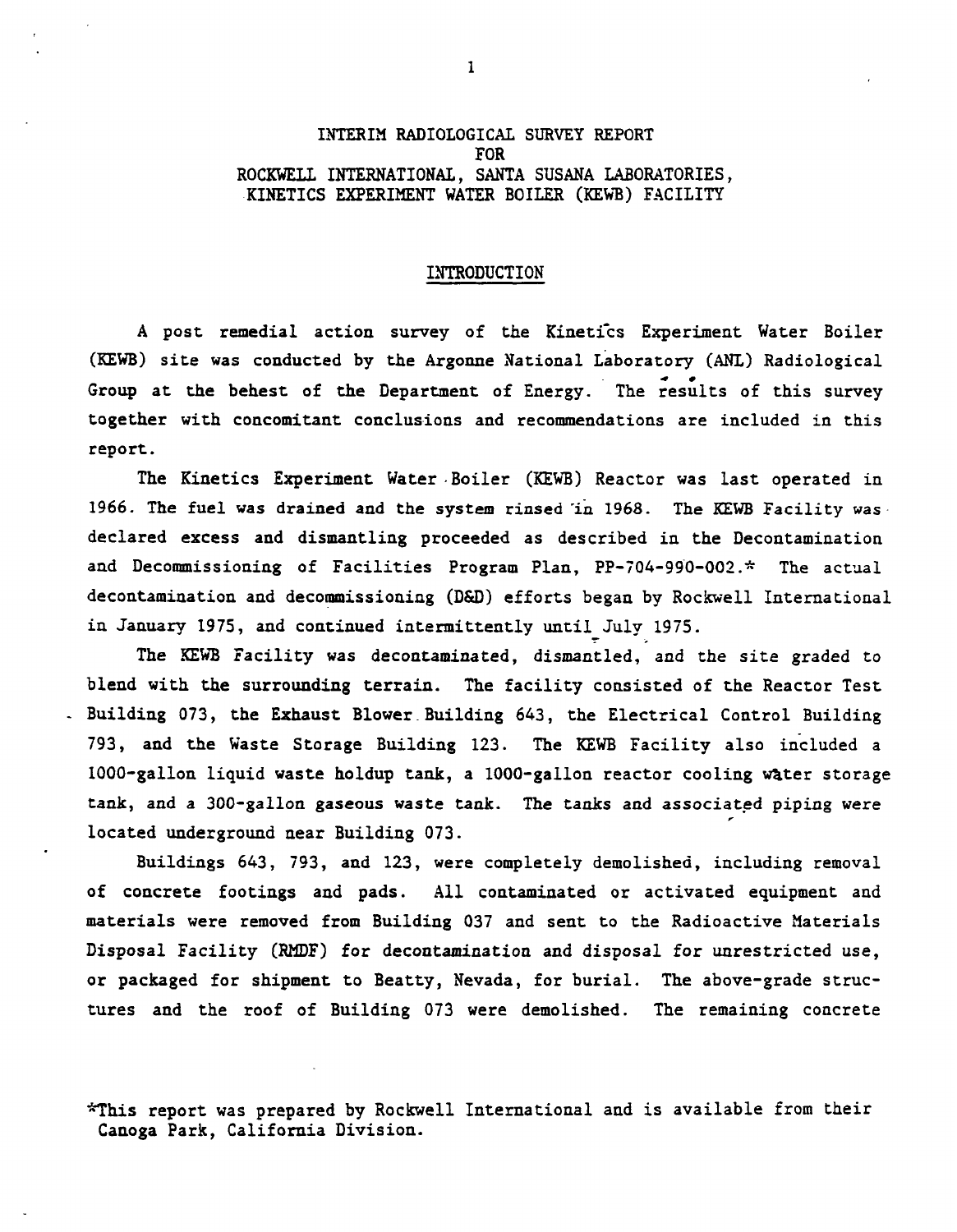floor and walls were decontaminated to levels which were as low as practicable *(XLAP),* but in all cases below these levels established as acceptabie for future unrestricted use of the site.

After the D&D effort was completed, a final survey was conducted and documented by the Rockwell group (Ref. A1-ERDA-13159). The results of this survey were used to demonstrate that the site is totally free of radioactivity except for normal background.

#### SITE DESCRIPTION

**4** \* The Santa Susana Laboratories of Rockwell International are located in the Santa Susana Yountains northwest of Los Angeles, California, (see Fig. 1). The location of the **KEWB** Facility, with respect to the laboratory site is given in Figure 2. The KEWB facilities, as they existed prior to D&D, are shown in Figures 3 and 4. Subsequent to the D&D, the site was graded to blend with the surrounding terrain which is the present status of the site.

#### **RADIOLOGICAL SURVEY PROCEDURES**

-

Two types of portable survey instruments were used to conduct the direct radiological **survey** of the terrain where the **KEFB** Facility formerly stood. Ha1 - crystal detectors, 2 in. diameter by 2 mm thick (Eberline PG-2 with Eberline **P&Y-5-3** electronics), were used to monitor for low energy x-ray and gamma radiation. NaI crystal detectors measuring l in. diameter by l in. thick (Eberline PRM-7 µR Meter) were used to measure the ambient external radiation field in units of  $\mu R/h$ .

Enviromnentai soil samples (4 in. diameter by 12 in. deep corings) **were**  taken at four locations around the perimeter of the site. The samples were taken using a 4-in. diameter, 6-in. long right-circular-cylinder cutting tool, used as a golf-green hole-cutter. Each soil core was 12-in. long and divided into four segments. Starting from the surface, three, 2-in. segments were cut, bagged, and marked A, B, and C, respectively; the final segment of 6-in. was marked D. Uranium and gamma spectral analyses were conducted on all soil samples.

In addition to the soil corings, bore holes were drilled using a commercial drill rig. Xine bore holes were drilled to depths of up to twelve feet, and sampled in sequential one foot increments utilizing a split-spoon sampler. A11

**2**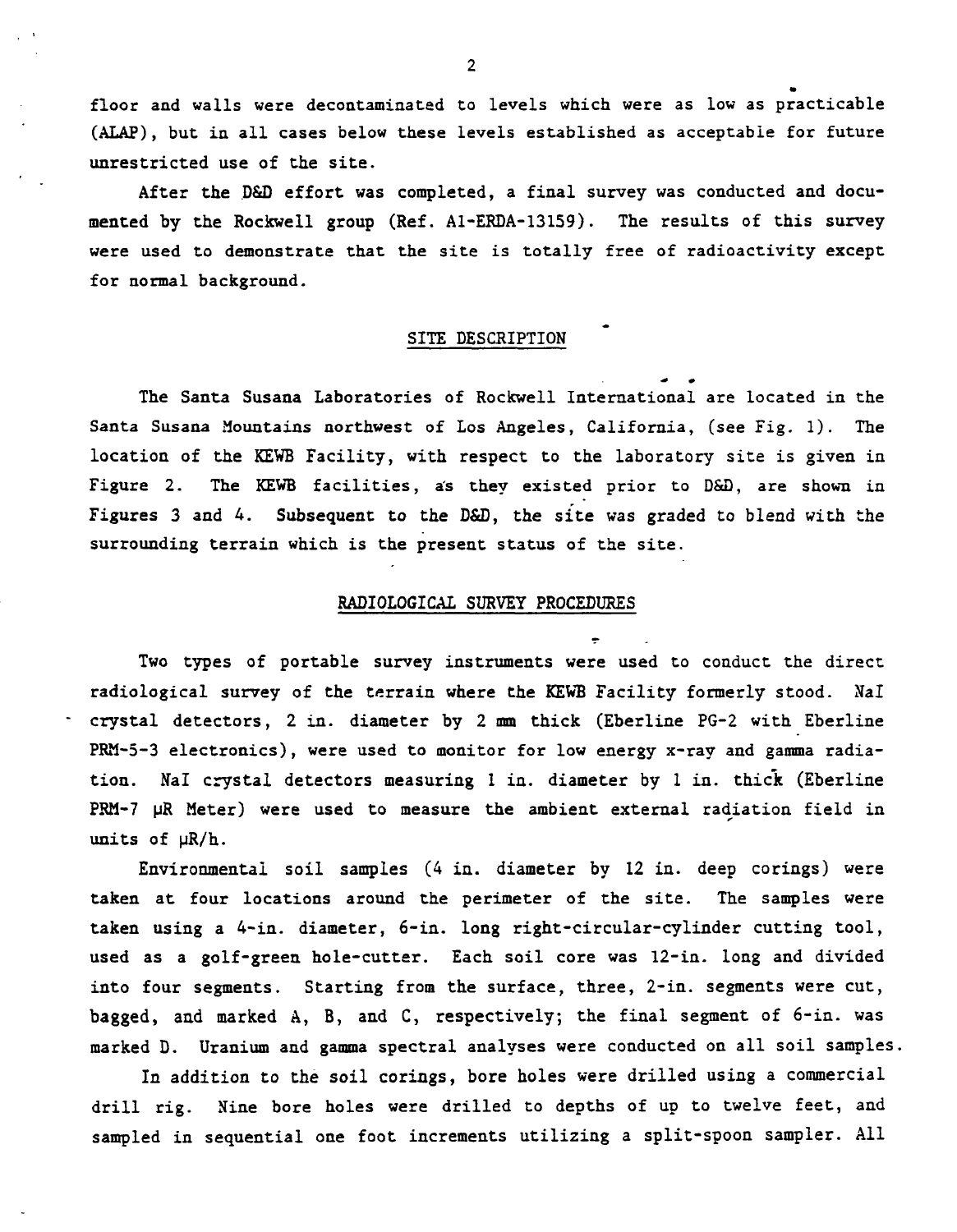**bore holes were logged in 2 ft increments. .An additional background bore hole**  was drilled at the northeast corner of the site area for the purpose of ascer**taining the soil background concentrations in this area. The choice of bore hole locations .was somewhat limited by the presence of overhead power lines. The drill rig cannot be located within 5 ft of a power line, hence, a section of the area somewhat more than 10 ft wide was unavailable for investigation.** 

**Soil samples were analyzed using uranium fluorometric and gamma spectroscopic techniques.** -

#### RADIOLOGICAL SURVEY RESULTS

**The radiological survey of the surface of the entire site indicated no contamination above background. However, it should be noted that backgrounds at**  this site are relatively high (e.g. 40  $\mu$ R/h with the PRM-7 and 8 k cts/min with **the PRM-5-3) as a result of "shine" from the Radioactive Materials Disposal Facility (RMDF) which is located nearby. (See Buildings 021 and 022, Fig. 2.)** 

**The results of the analyses of the soil samples revealed no radionuclide concentration above background levels. No anomalies were detected as a result of the bore hole logging.** -

#### CONCLUSIONS AND RECOMMENDATIONS

**Based on the results of this survey, the following conclusions can be drawn.** -

**No radioactive material was detected at this site above background levels.** 

**Based on the above conclusion the following recommendation can be made. This site can be released for unrestricted use.** 

 $\overline{3}$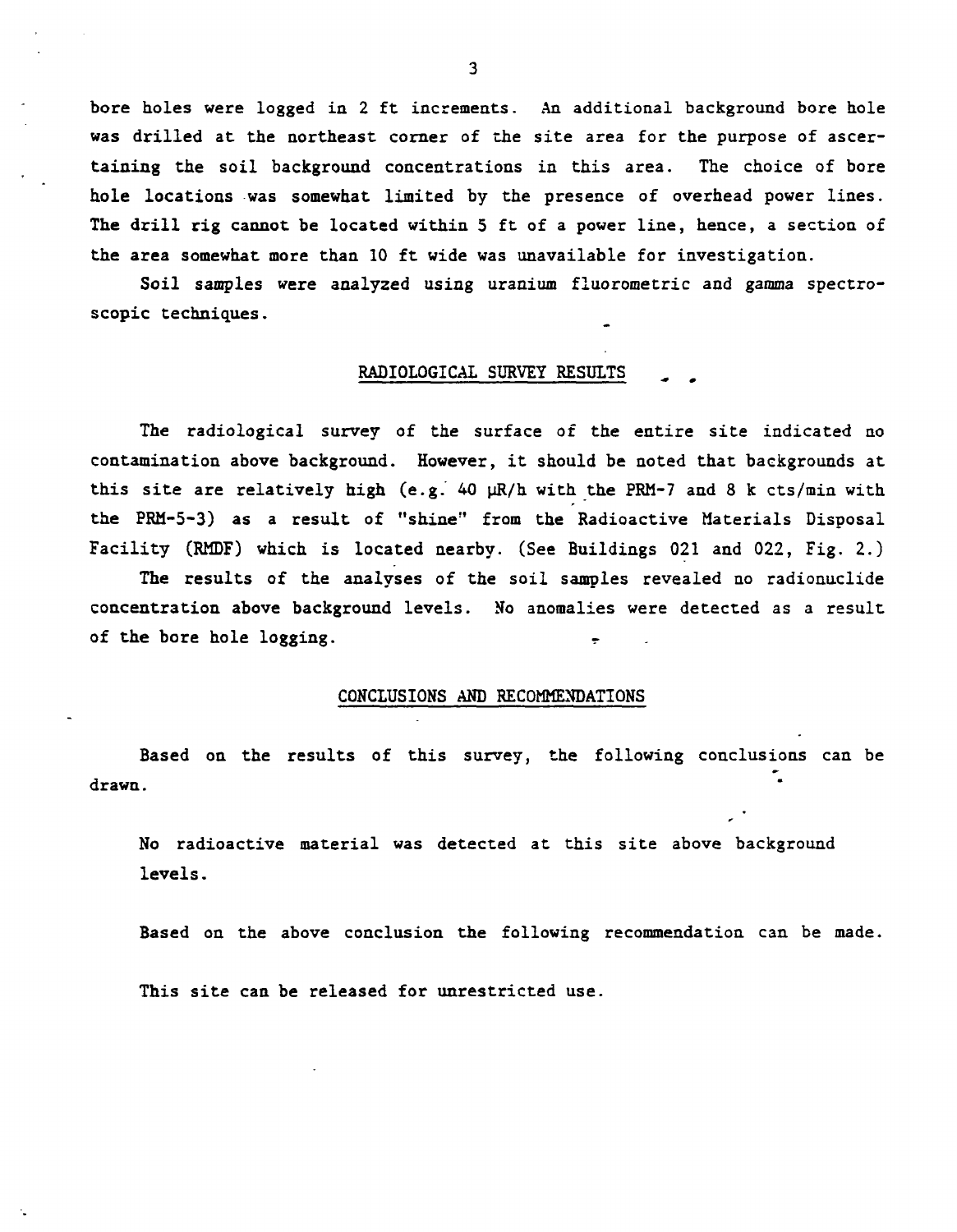Robert A Wyman

**Robert A. Wynveen Associate Division Director, OHS** 

\ **I..-.-.** . . .,- **a: Walter H. SmTth** 

 $\bullet$ 

**Senior Health Physicist** 

 $\mathbb{Z}^{d-1}$ 

 $\div$ 

 $\mathcal{L}$ 

 $\ddot{\phantom{0}}$ 

k,

 $\frac{1}{2} \left( \frac{1}{2} \right) \left( \frac{1}{2} \right)$ 

 $\overline{a}$ 

 $\ddot{\phantom{a}}$ 

 $\ddot{\phantom{a}}$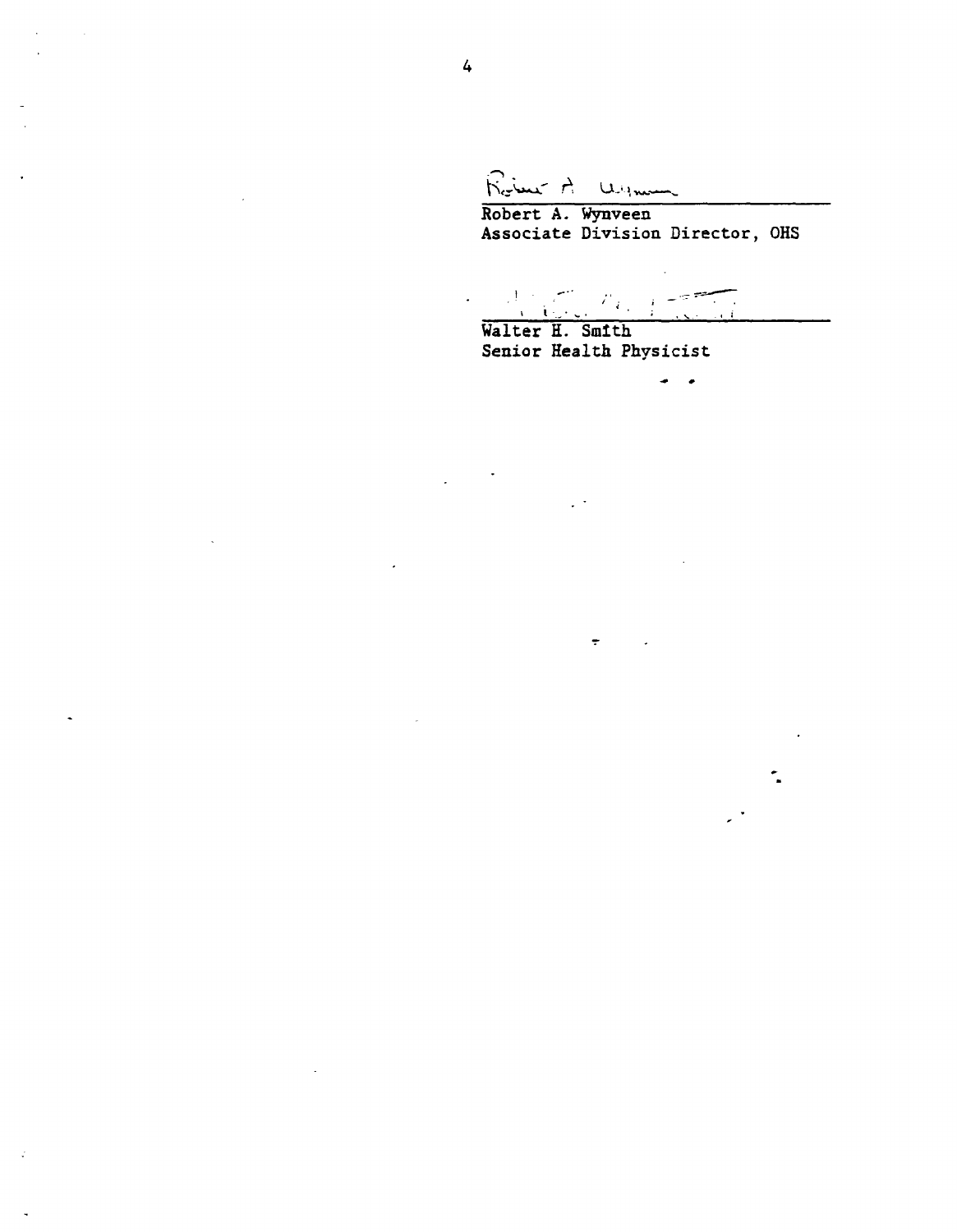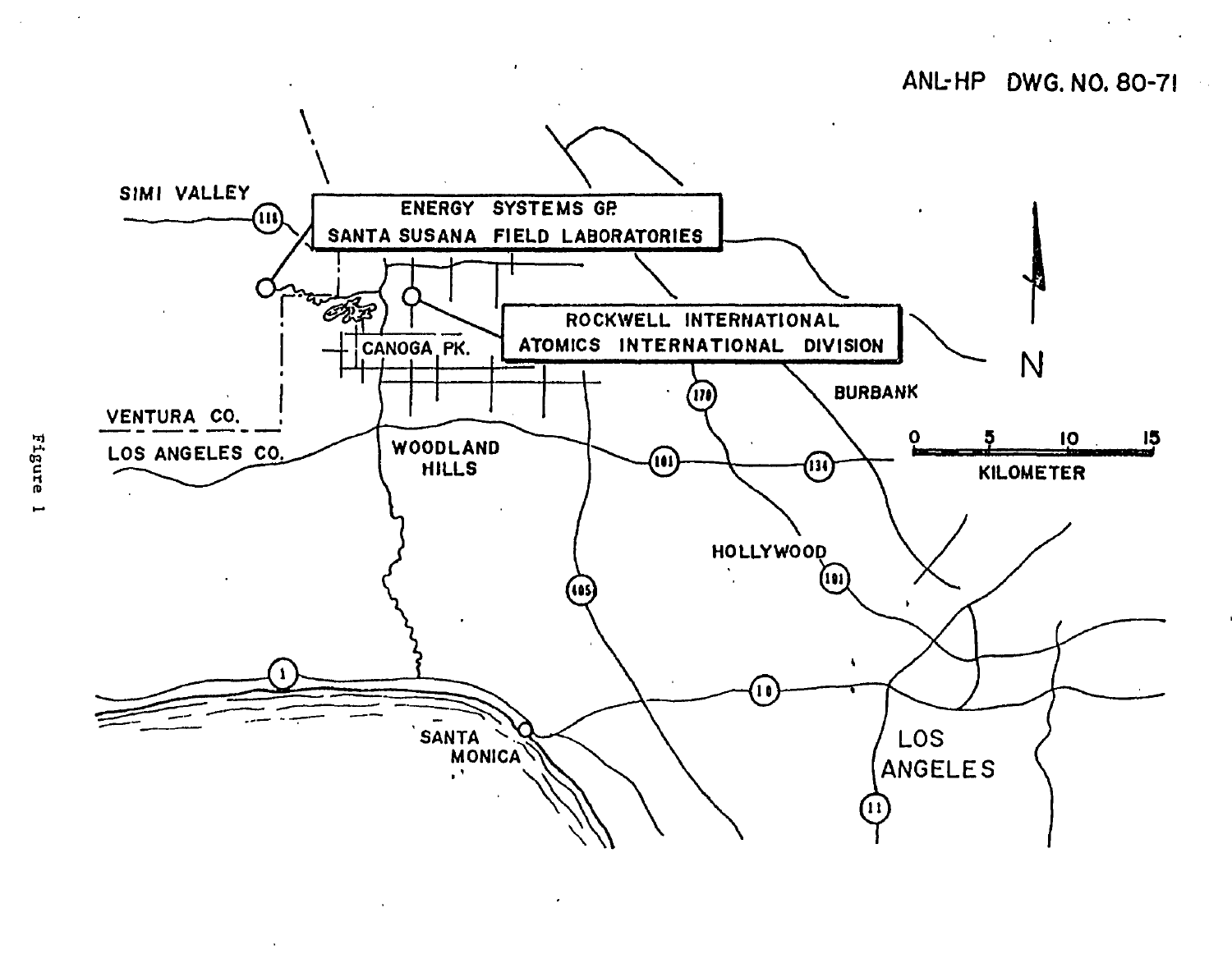# ANL-HP DWG. NO. 83-20

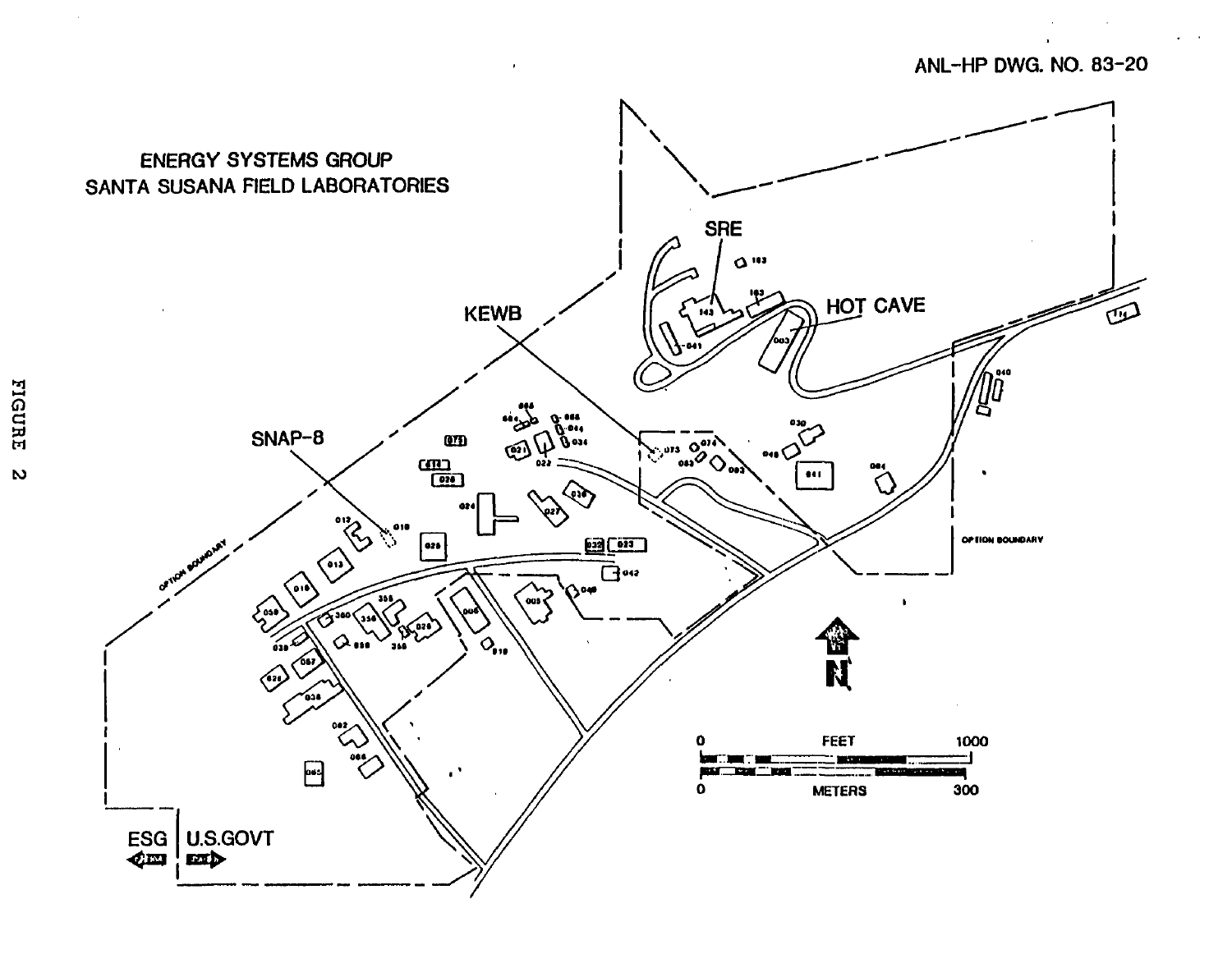**ANL-HP DWG. NO. 83-25** 



 $\bullet$ 

 $\mathbf{r}$ 

напси  $\boldsymbol{\omega}$